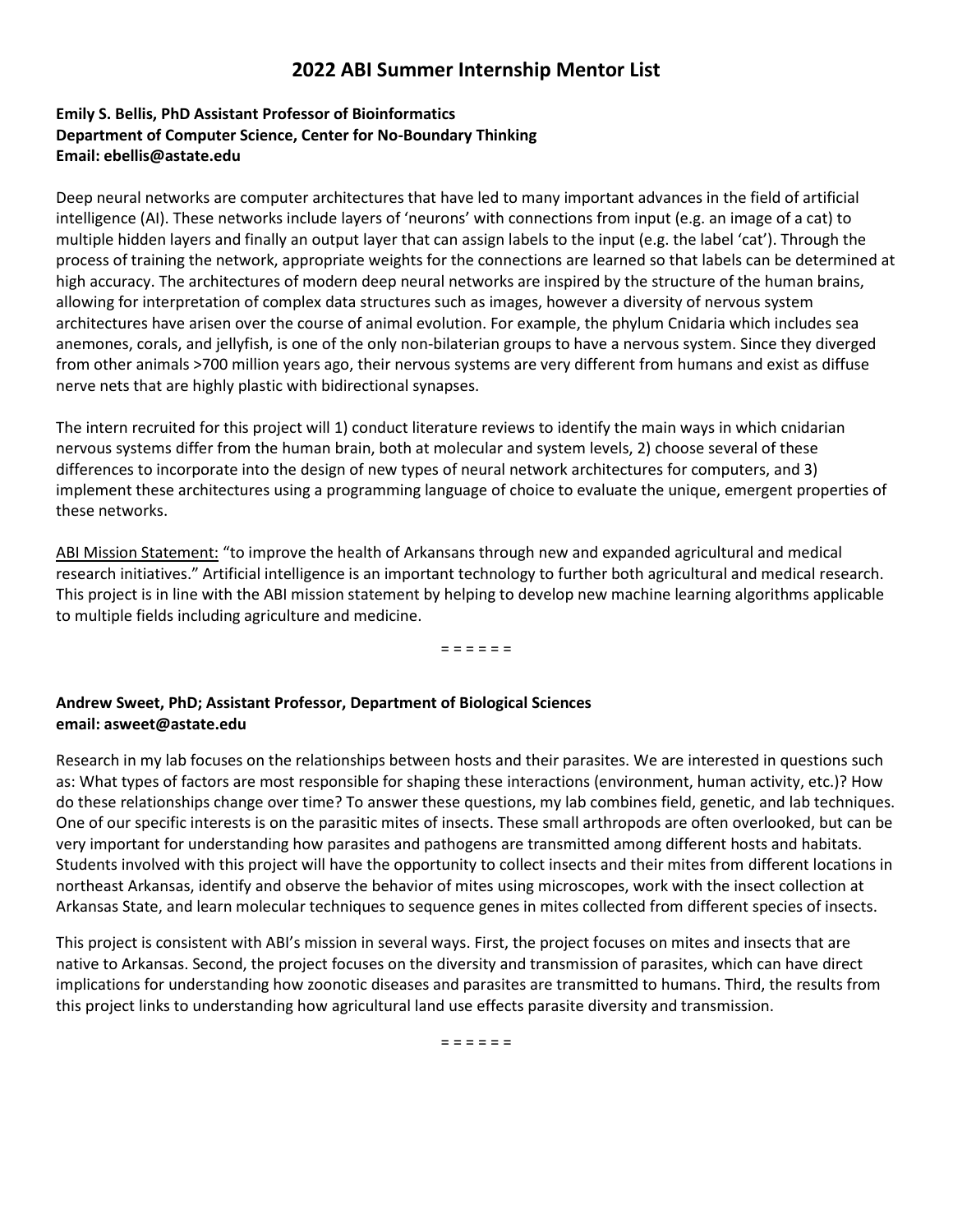# **Kyle D Gustafson, PhD, Assistant Professor of Parasitology, Curator of Mammals, Department of Biological Sciences, Arkansas State University**

**Email[: kgustafson@astate.edu](mailto:kgustafson@astate.edu)**

- 1) The American red wolf, A-State's mascot, is the most endangered wolf in the world. Habitat loss and fragmentation and predator control programs led to its extirpation in 1980, but captive-breeding and reintroduced populations remain. It is well established that the American red wolf readily hybridizes with its relative, *Canis latrans* (the coyote), resulting in viable hybrid offspring. Through repeated hybridization and backcrosses between the American red wolf and coyote, portions of the American red wolf genome have integrated into the coyote genome, representing historic genetic diversity that no longer exists in the contemporary population (i.e., "ghost DNA"). Our lab is currently conducting a statewide survey of Arkansas's coyote populations to determine 1) genetic structure and metapopulational dynamics of Arkansas coyotes, 2) whether American red wolf "ghost DNA" exists within these populations, and 3) the genetic loci responsible for morphological differences observed in coyotes, American red wolves, and hybrid individuals.
- 2) Interns will take part in genomic DNA extraction, gel electrophoresis, polymerase chain reactions, basic sequencing, skull imaging for 3D morphometric analysis, American red wolf dissection, opportunistic roadkill sampling, skull cleaning with flesh-eating beetles, and more. Students will learn how to keep a scientific notebook, read scientific literature, present research, and will participate in data analysis.
- 3) ABI Mission Statement: "to improve the health of Arkansans through new and expanded agricultural and medical research initiatives." This project is in line with the ABI mission statement for several reasons. This project will directly benefit Arkansans through the very first genetic assessment of coyotes in Arkansas. These data will establish a foundation for understanding the role coyotes play in the transmission of diseases like heartworms, chronic wasting disease, sarcoptic mange, and parvovirus. This project will also help us understand and mitigate coyotes as disease reservoirs for household pets, people, and potential reintroduction efforts tied to the American red wolf. Finally, the ultimate goal of this research is to genetically restore the American red wolf using ghost DNA. The conceptual and molecular approaches necessary to complete such a task will have direct applications to agricultural and medical problems in the state and beyond.

= = = = = =

## **ABI Summer Internship Program – Troy Camarata, PhD tcamarat@nyit.edu**

1.) a short paragraph describing the research/work the student would be doing

Currently, we have a poor understanding of how the kidney responds to acute kidney injury and how it can lead to chronic kidney disease. Additionally, the only major therapies that exist are dialysis or transplantation, neither of which are long term solutions or reverse disease. Developing new treatments, such as cell-based therapies, will be key to reducing the burden of kidney disease. Mammals, including humans, are born with a finite number of functional units in the kidney, called nephrons. If nephrons are damaged, for example from drug induced toxicity or trauma, they can repair and the kidney can compensate for loss of function. However, the damaged tissue does not undergo true regeneration as the human kidney does not possess adult stems cells like those found in other parts of the body such as the intestine. Such acute kidney injury significantly increases the risk for chronic kidney disease and organ failure. Reptiles such as alligators, lizards, and turtles possess a similar type of kidney as humans. Amazingly, the reptilian kidney does possess adult kidney progenitor cells throughout life, suggesting reptiles may be able to truly regenerate damaged tissue. Our lab is currently focused on understanding the embryonic development of the kidney in reptiles using the turtle as a model system. This will allow for a direct comparison of kidney progenitor cells niche between the embryonic and adult turtle kidney. Research within the lab will provide critical insights into why this progenitor cell population is maintained in reptilian kidneys and not in mammals and may provide a foundation for developing future medical therapies.

2.) some description of what the intern would learn and experience if they choose to work with you this summer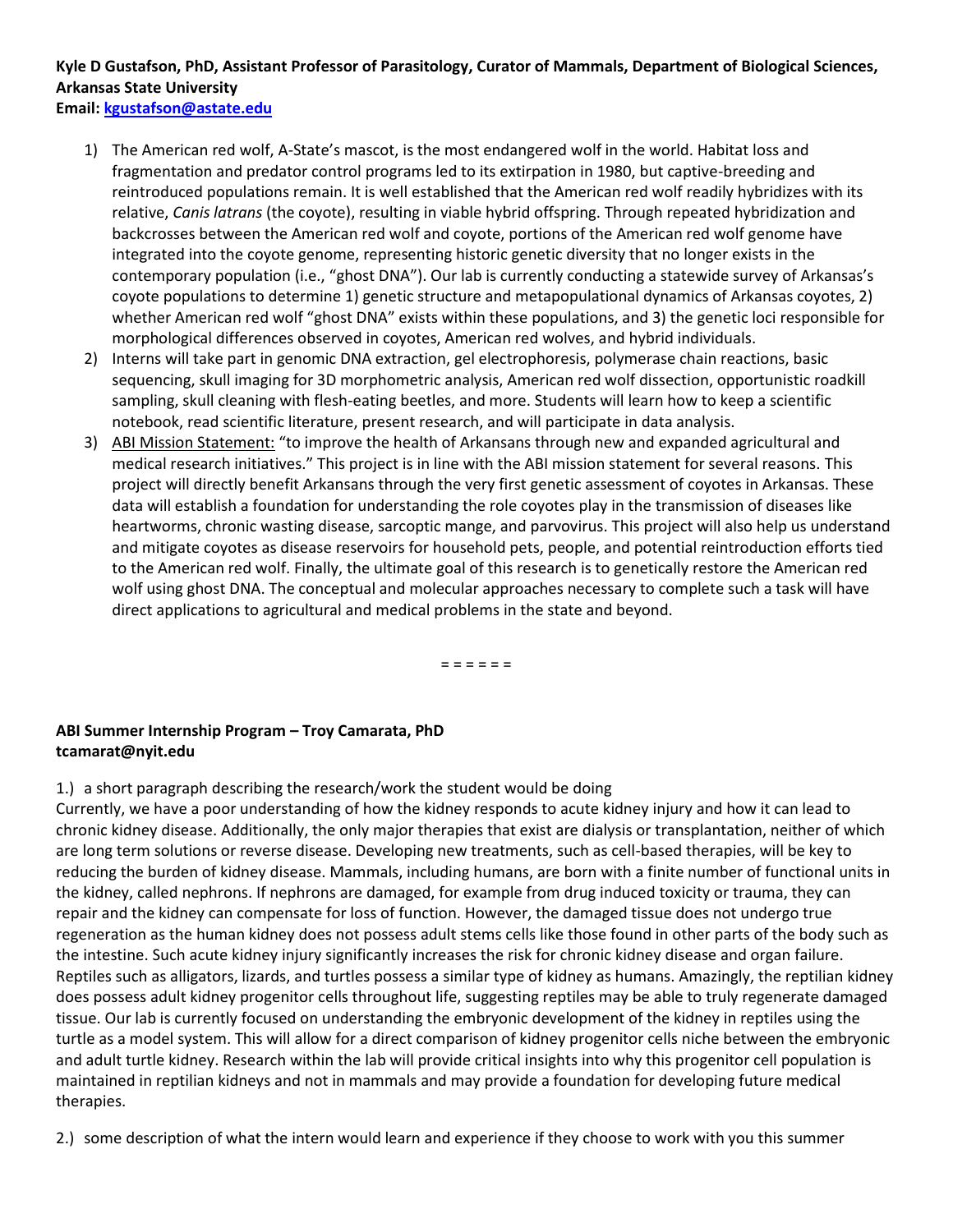Students in the lab will learn and apply fundamental principles of developmental biology, molecular and cell biology, and genetics. Laboratory experiments will include RNA isolation, gene cloning, PCR, gel electrophoresis, antibody immunostaining, sectioning, and histology techniques. ABI interns are also able to interact and work with medical and graduate students.

#### 3.) details of how your research/project/creative work adheres to the ABI Mission Statement

ABI Mission Statement: "to improve the health of Arkansans through new and expanded agricultural and medical research initiatives." Kidney disease is the 8<sup>th</sup> leading cause of death in the State of Arkansas and the state ranks 3<sup>rd</sup> in the United States in deaths caused by kidney disease. Currently, we have a poor understanding of how the kidney responds to acute kidney injury and how it can lead to chronic kidney disease. Additionally, the only major therapies that exist are dialysis or transplantation, neither of which are long term solutions and they do not reverse disease. Understanding how the kidney develops will provide key insights into new therapies such as progenitor cell transplantations. This research is needed to provide a fundamental understanding so that future therapies have the intended positive outcomes without inducing unintended disease such as cancer.

= = = = = =

## **Mohammad Abrar Alam, Ph.D., Associate Professor of Chemistry Department of Chemistry & Physics Office Phone: 870-972-3319 Synthesis of novel small molecule heterocycles as potent anticancer and antimicrobial agents**

In my group, we synthesize small molecules such as pyrazole, thiazole, imidazole, and androstane derivatives by using readily available starting material and mild reaction conditions. We have generated a library of small molecules to test their potential to treat different diseases. Several lead compounds are potent antibacterial and antimelanoma agents.

Students doing their research in my group will get the opportunity to learn to synthesize new molecules by using commercially available substrates and reagents under mild reaction conditions. Based on their interest, students will also get the opportunity to test the compounds against different bacterial strains and several cancer cell lines.

Finding new antibiotics and anticancer agents is extremely important to save lives and alleviate the sufferings of millions of people. My group's research is in consistent with the ABI mission to improve the health of Arkansans through medical research initiatives.

= = = = = =

**Sudeepa Bhattacharyya, PhD, Associate Professor of Bioinformatics and Data Science Arkansas Biosciences Institute & Dept of Biological Sciences, Arkansas State University Email[: sbhattacharyya@astate.edu,](mailto:sbhattacharyya@astate.edu) Ph: (870) 972-3712**

#### **What we do:**

We are a dry lab working at the cutting edge of bioinformatics and data science to study diseases like mental health disorders from a clinical as well as a public health perspective. Our current ongoing projects are 1) examining the impact of mother's mental health and substance use disorders on child's health. 2) assessing the impact of socio-economic and other factors, known as Social-Determinants-of-Health (SDOH), in predicting outcomes of Covid-19 in Arkansas. 3) studying racial and other disparities in drug-treatment completion rates among pregnant women. 4) studying the molecular mechanisms of depression and anxiety disorders in neurodegenerative diseases using multi-omics. 5) we are also starting on a collaborative project (with the college of Nursing and Health Sciences) related to prevention of suicidal ideation in rural veterans through surveys and biochemical mapping. Any new student entering the lab can pick up and work on a specific part of any one of the above ongoing projects.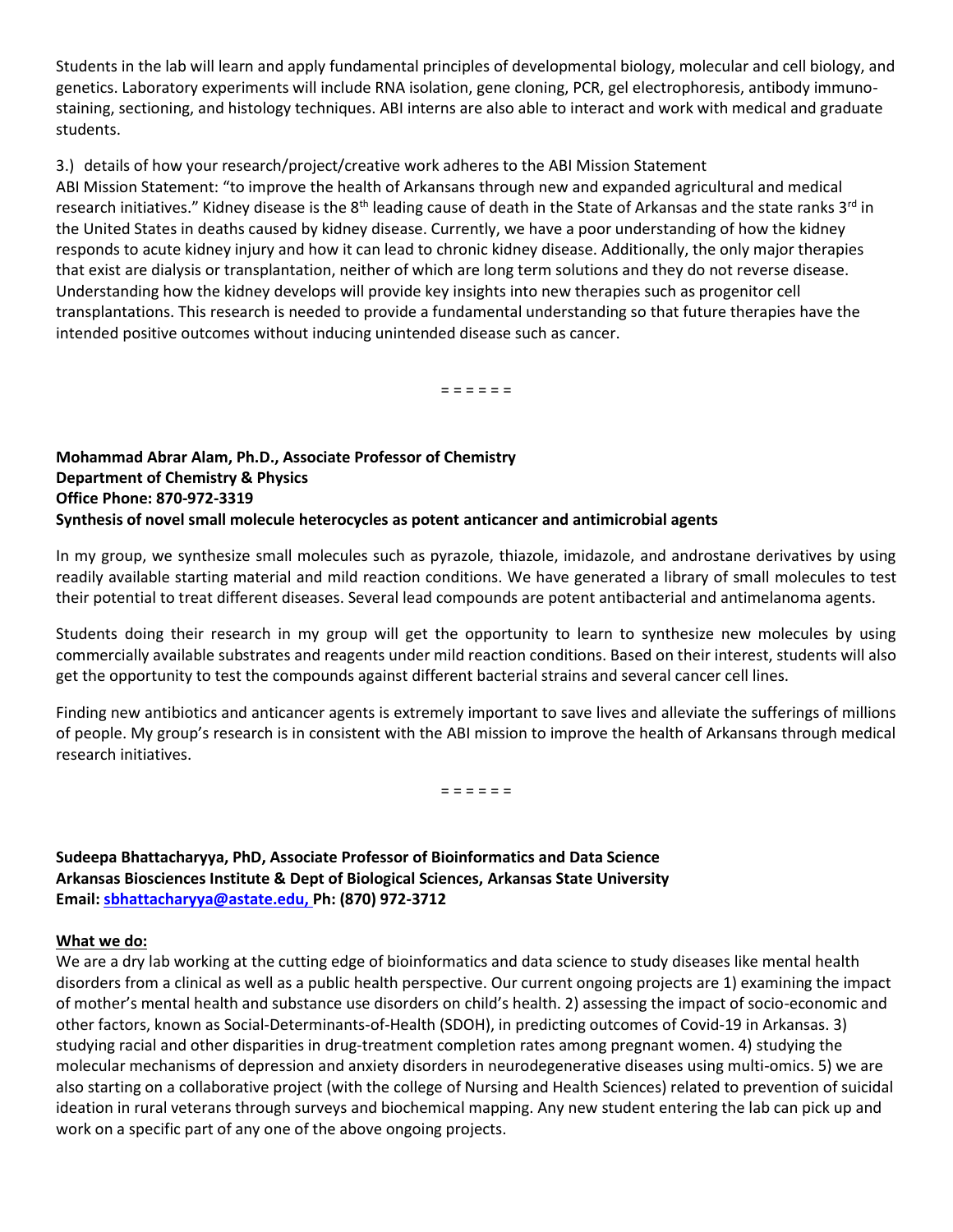**What will the student learn:** The student will gain hands on experience in handling, storing, analyzing, visualizing and interpreting real world, health-related data using open-source programming and statistical/machine learning tools. In any health-related research field, a young scientist who wants to work right at the cutting edge – which will require dealing directly with rapidly changing technologies, generating biological data at an increasingly fast pace and in constantly evolving formats - basic informatic skills, including at least basic programming skills and concepts in applied statistics and/or machine learning, will make him/her a far more productive scientist. In addition, the student will also learn general scientific skills like reading scientific papers/abstracts, preparing effective power point presentations and presenting in a scientific forum.

Statistics or programming backgrounds are not needed; what we need is a passion for learning new skills and a curious mind!

**How does our work align with ABI Mission:** Our work aligns with ABI's mission to improve the health of Arkansans through medical research initiatives! All our projects center around either improving patient health and related disorders or probing for factors that contribute to public health issues in Arkansas including Covid-19.

= = = = = =

### **Dr. Lori Neuman-Lee, Assistant Professor of Physiology, [lneumanlee@astate.edu](mailto:lneumanlee@astate.edu)**

- 1) The innate immune system clears the majority of potential pathogens and is required for complete immune system activation, but it is still poorly studied. One way to learn more about the innate immune system is to examine its functioning in reptiles, which rely almost exclusively on this arm of immunity. The Neuman-Lee lab focuses three primary objectives: 1) isolating and identifying reptilian immune cells, 2) examining functional immune responses in reptiles, and 3) testing the influence of different endocrine and environmental factors on the immune response. Students working in the Neuman-Lee lab would expect to gain experience using the flow cytometer and cell sorter, making and processing blood smears, and conducting immunological assays on blood samples.
- 2) The intern would join an active lab group that emphasizes the benefits of collaboration and teamwork. Any intern would have opportunities to learn skills and techniques outside their direct project, such as handling reptiles, processing blood, sonography, and hormone analyses. The intern would learn about the scientific process, the value of presentation skills, and basic statistical analyses.
- 3) This work addresses ABI's mission by using innovative methods to study the innate immune system, which can be very difficult in mammalian models. By increasing our understanding of this arm of the immune system, we may be able to better develop therapies and novel approaches to improve health outcomes.

= = = = = =

**Fabricio Medina-Bolivar, Professor of Plant Metabolic Engineering Department of Biological Sciences Email[: fmedinabolivar@astate.edu,](mailto:fmedinabolivar@astate.edu) Phone: (870) 680-4319, Office: ABI 308 Lab website: [https://www.fabriciomedinabolivarlab.com](https://www.fabriciomedinabolivarlab.com/)**

1. Research Project:

*Discovery and bioproduction of medicinal compounds from plants.* The Medina-Bolivar research team is involved in the discovery and bioproduction of bioactive plant compounds with medicinal applications. Our studies utilize "immortalized" root cultures (known as "hairy roots") as factories for a large diversity of plant natural products. Using a combination of molecular, cellular and biochemical approaches, our research team has developed strategies to increase the levels of selected natural products in hairy roots by more than 1,000 times when compared to the parental plant. Students that participate in the ABI Internship Program will work specifically with hairy root cultures to produce a class of biologically active natural products known as stilbenoids. These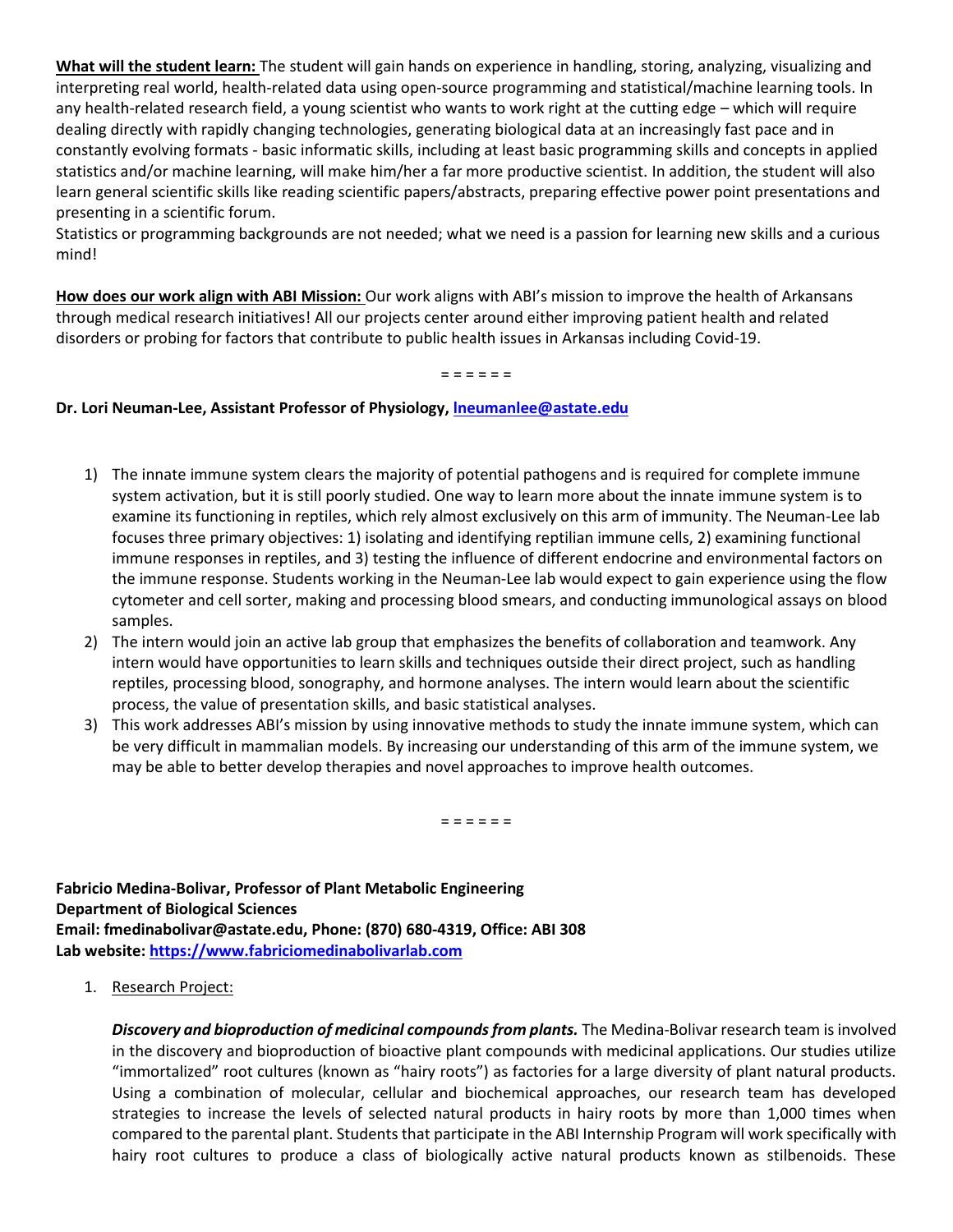compounds have potential applications as preventive and therapeutics agents for cancer and cardiovascular diseases. The interns will be involved in different aspects of the research including production, analysis and purification of stilbenoids in hairy root cultures, and assessing their activity in chemical and cellular assays.

#### 2. ABI Mission compatibility:

The research focus of this internship is on production and bioactivity of novel plant compounds that have potential applications as preventive and therapeutic agents for cancer and cardiovascular diseases. These are major health concerns in Arkansas. To this end, this research adheres to the ABI mission to improve the health of Arkansans through new and expanded agricultural and medical research initiatives.

#### 3. Contributions to the scholarly or creative community:

Interns will learn the technical skills associated with a plant tissue culture/analytical/molecular and cellular laboratory. These include aseptic techniques, plant tissue culture, analysis of natural products by high performance liquid chromatography (HPLC) and mammalian cell culture. In addition, the interns will learn how to maintain a research laboratory notebook, do research as part of a team, and present the results of their research in laboratory and scientific meetings. The interns will also learn how to communicate their research to the general public.

= = = = = =

## **Dr. Maureen Dolan, Therapeutic Protein Production using Plants as "Biofactories"**

**Email:** [mdolan@astate.edu;](mailto:mdolan@astate.edu) **Phone:** 870-680-4359

The most rapidly growing sector of the human/animal pharmaceutical market is protein-based drugs (protein biologics). Undergraduate research scholars joining our lab will be a part of a research team focused on using plants as "factories" and recombinant DNA techniques to produce animal and human protein biologics. An important issue in human and environmental health is development of antibiotic resistance significantly impacted by the misuse/overuse of antibiotics in livestock production. Our lab team is exploring the utility of plants as biofactories for producing more targeted, safer, protein-based therapeutics as alternatives to antibiotics in controlling disease outbreaks in farmed raised fish (aquaculture) and poultry. Recombinant proteins for therapeutic use in animals often require complex host systems for synthesis. While mammalian cell culture is most commonly used, plants have the capability to synthesize these complex animal proteins similar to an animal cell and thus plants and plant cells have emerged as a viable production platform for therapeutic proteins.

Student researchers will have opportunity for hands-on experience using some of the skills and techniques seen/learned in your lab courses including buffer preparation, pipetting, molecular cloning, PCR, DNA and protein extraction/chromatography, electrophoresis and animal cell culture. Student scholars are paired with senior researchers in the lab to train in the techniques they will use to carry out their research project.

This project aims to contribute innovations to the fastest growing sector of the pharmaceutical market, protein biologics, and thus aligns with several ABI Research Mandate Areas addressing agricultural bioengineering for improved animal health implications and enabling technology serving the aquaculture and poultry industries; important agriculture sectors in Arkansas.

If this type of project interests you, please contact me!

= = = = = =

#### **Asela Wijeratne– Assistant Professor, Bioinformatics Contact Info: awijeratne@astate.edu; 870-972-3311, Office ABI 303**

#### 1) Research Project:

By 2050, the world is estimated to have 10 billion more human beings. Therefore, we must increase agricultural productivity to meet food demands for this increasing population under changing climate conditions. However, plant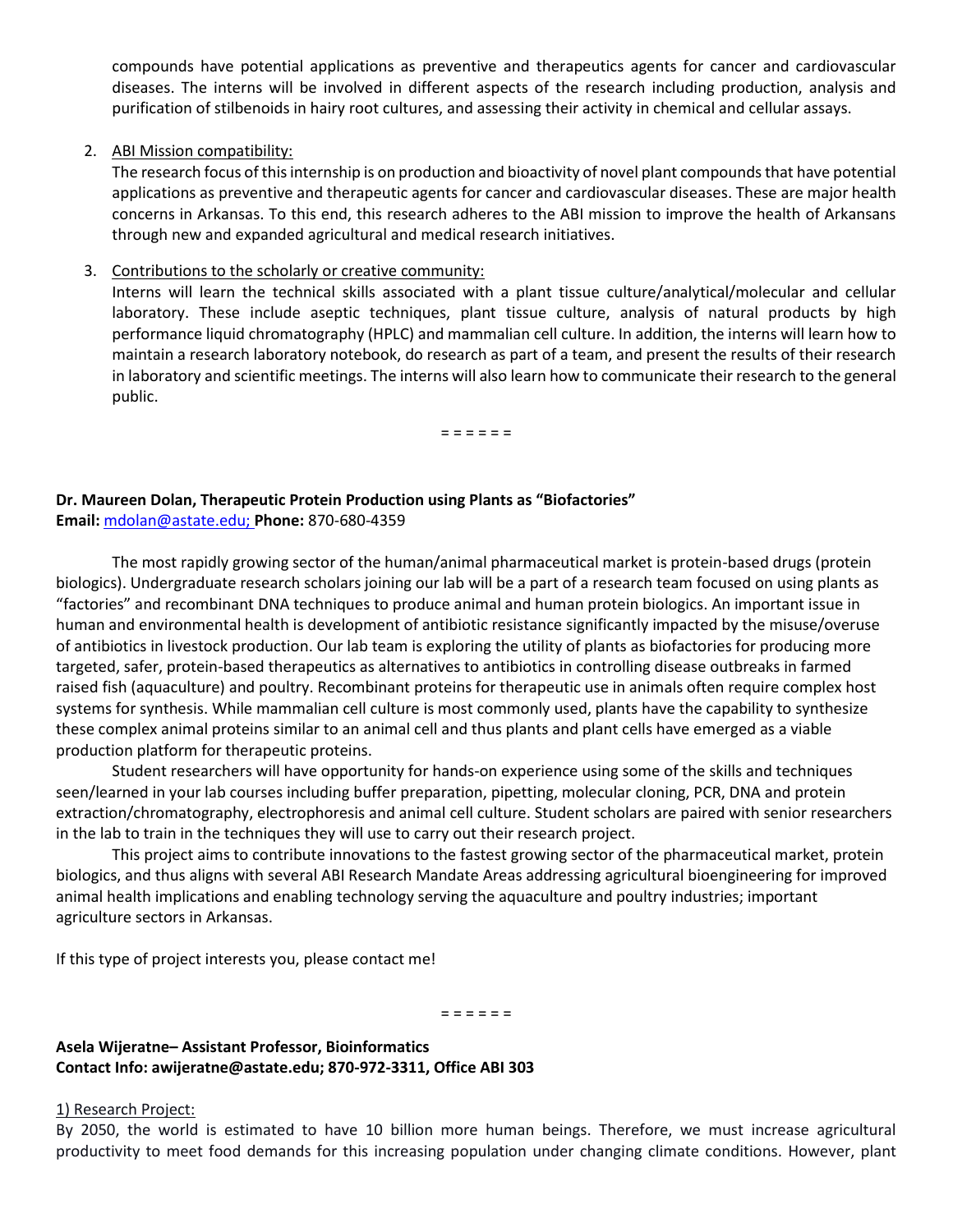disease can result in significant crop losses; mitigating losses is one way to increase productivity. Currently, one can use chemicals to control plant diseases, but pathogens get adapted to the chemical when they are overused. In addition, the use of chemicals can lead to environmental pollution. Therefore, our research aims to find a more durable and environmentally friendly solution for these debilitating diseases.

## 2) Description of what the intern would learn and experience:

Interns will learn a wide variety of laboratory techniques, including DNA/RNA extractions, Polymerase Chain Reaction (PCR) based genotyping. These techniques are highly demanded by academia and industry and will prepare interns well for their next career move. In addition, interns will learn how to maintain a laboratory notebook, communicate with other researchers and work collaboratively, and present their research work in various meetings. A laboratory manager will work with students on new techniques before expecting them to perform them in the lab.

#### 3) ABI Mission compatibility:

Our research aims to address the ABI Mandated Research Areas 2: Bioengineering research that expands genetic knowledge & creates new applications in agriculture/medicine. Our long-term goal is to understand how pathogens interact with microbes in the vicinity of soybean roots for infection and colonization. This research will help us discover novel bio-based materials for biocontrol of PSR and contribute to the long-range improvement in and sustainability of US agriculture and food systems**.**

= = = = = =

## **Jianfeng Xu, PhD, Research Professor of Biomolecular Engineering, ABI Email[: jxu@astate.edu;](mailto:jxu@astate.edu) Tel: 870-680-4812**

- **1)** Research in the Xu lab aims to effectively produce recombinant proteins of potential pharmaceutical or industrial applications (e.g., vaccines, interleukins and enzymes) with plant cell/tissue culture. The ABI intern will make two or three gene constructs encoding Tumour Necrosis Factor alpha (TNFα) inhibitor. The intern will stably transform the gene constructs into tobacco BY-2 cells and bacteria and characterize the gene expression. The intern will purify the recombinant proteins from tobacco cell culture media and bacteria and test their functions.
- **2)** The intern will learn standard molecular cloning technique; plant cell culture and genetic transformation; recombinant protein detection such as Western blotting and ELISA, mammalian cell culture, etc.
- 4) ABI Mission Statement: My research exploits plant cell/tissue culture as a safe and cost-effective bioproduction "factory" to produce protein therapeutics, such as antibodies, vaccines, interleukins and enzymes. It supports the ABI Mission Statement to "improve the health of Arkansans through new and expanded agricultural and medical research initiatives". Successful completion of ongoing or upcoming projects will facilitate availability of high-quality low-cost protein therapeutics to the state and to the country. Particularly, ABI at A-State selects "Plant-based production of medicinal molecules" as one of major research growth areas and my research projects dovetails nicely with this effort.

= = = = = =

**Dr. Richard Segall, Professor of Information Systems and Business Analytics Department of Information Systems and Business Analytics (ISBA) Office: BU 216, Email: [rsegall@astate.edu,](about:blank) Phone: 870-972-3989 Webpage[:https://www.astate.edu/college/sciences-and-mathematics/doctoral-programs/environmental](about:blank)[science/faculty-staff/people-details.dot?pid=896fcc4a-5756-47ee-9595-408aacd49be8](about:blank)**

**Visualization and Interpretation of Big Data for Clinical Diagnosis for different types of Cancer, COVID-19 and other diseases.**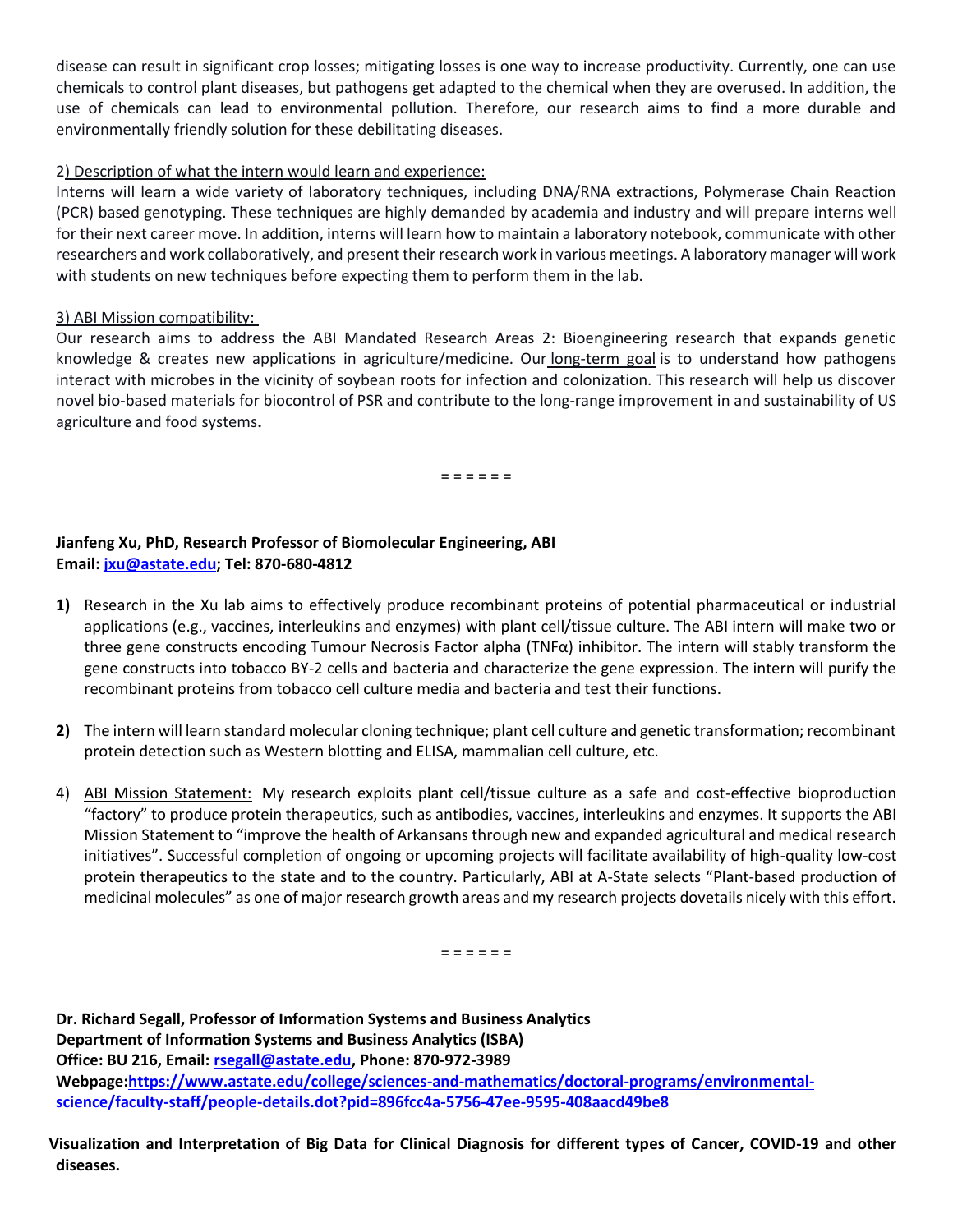### **1. Short paragraph describing the research /work the student will be doing:**

The student will create visualizations using Tableau (A software tool used to analyze data and create Visualizations). This software is available at Neil Griffin College of Business for students at A-State both in the computer lab and also for personal computers with a year free use. Potential Datasets that can be used includes:

- Epidemiology of seven cancer sites: breast, colorectal, kidney, esophagus, ovarian, pancreas, uterine from 1985- 2017 with 36,000+ data values available at URL: [https://data.world/datagov-uk/bb1561fa-2697-476d-ae93-](about:blank) [0a9e047b635](about:blank)
- Diagnostic Wisconsin Breast Cancer Database from 1990 2017 with 210,478 data values [https://data.world/uci/breast-cancer-wisconsin-diagnostic](about:blank)
- Cervical cancer risk factors with estimate of 800+ data available at URL: [https://data.world/uci/cervical-cancer](about:blank)[risk-factors](about:blank)
- Data on the daily number of new reported COVID-19 cases and deaths by EU/EEA country with 75,000+ data values available at URL: [https://www.ecdc.europa.eu/en/publications-data/data-daily-new-cases-covid-19](about:blank) [eueea-country](about:blank)
- **2. Some Description of What the intern would learn and experience if they chose to work with you this summer:**
- Generates new knowledge using data visualization techniques for big data in Biosciences, in this case with clinical diagnosis.
- Also be able to contribute towards anticipated output of publishable papers/articles which the student would be co-authored.
- **3. Details of how your research/project/creative work adheres to the ABI Mission Statement:**
- This project aligns with ABI's mission statement in that it improves the health of Arkansans through new and expanded medical research initiatives" by analyzing and visualizing data about different clinical diagnosis that might help in improving and understanding the medical care for the Arkansans in the near future."
- This project might help in deeper understanding of different clinical diagnosis for Arkansans.

= = = = = =

#### **Elizabeth E. Hood, PhD; Distinguished Professor of Plant Biotechnology; College of Agriculture [ehood@astate.edu](mailto:ehood@astate.edu)**

- 1) Plants provide food, feed, fiber and fuel to the world. One of the unique features of plant cells is their walls that keep them upright and sturdy. Plant cell walls are composed mostly of carbohydrate and lignin, the latter of which is undigestible. Cell walls also have structural proteins that add strength. They could possibly be substituted for lignin to make cell walls more digestible for people as well as for biofuel substrates. One such protein, hydroxyproline-rich glycoprotein or HRGP, in corn (maize) is accumulated in several tissues. These tissues include the embryo during development with very low levels, but very high levels in other tissues such as vascular tissue, epidermal tissue, pericarp (seed coat) and silk (the pistil of the flower). Previous studies have identified this diversely expressed protein to be a single gene in maize. This is highly unusual for several reasons—most genes are represented by families and maize is an ancient tetraploid, implying that all genes would be represented by more than one member. Our hypothesis is that the gene's promoter is responsible for these diverse locations of the protein.
- 2) The project would involve several laboratory techniques in plant biotechnology in which the intern would participate. First, general laboratory techniques such as pipetting, preparing solutions, and bacterial and plant media would be learned. Then, several plant biotech-specific methods would be on the table. We produced a plasmid (small piece of DNA) with the HRGP promoter (regulates when and where a gene is expressed) driving expression of a gene that makes an enzyme (GUS—stains tissues blue) and made a few transgenic plants. However, to truly explore the activity of the promoter, we want to produce more plants—so we will be performing corn transformation and tissue culture, involving sterile technique and bacterial genetics. We have seed from previously generated plants that we will plant. Different tissues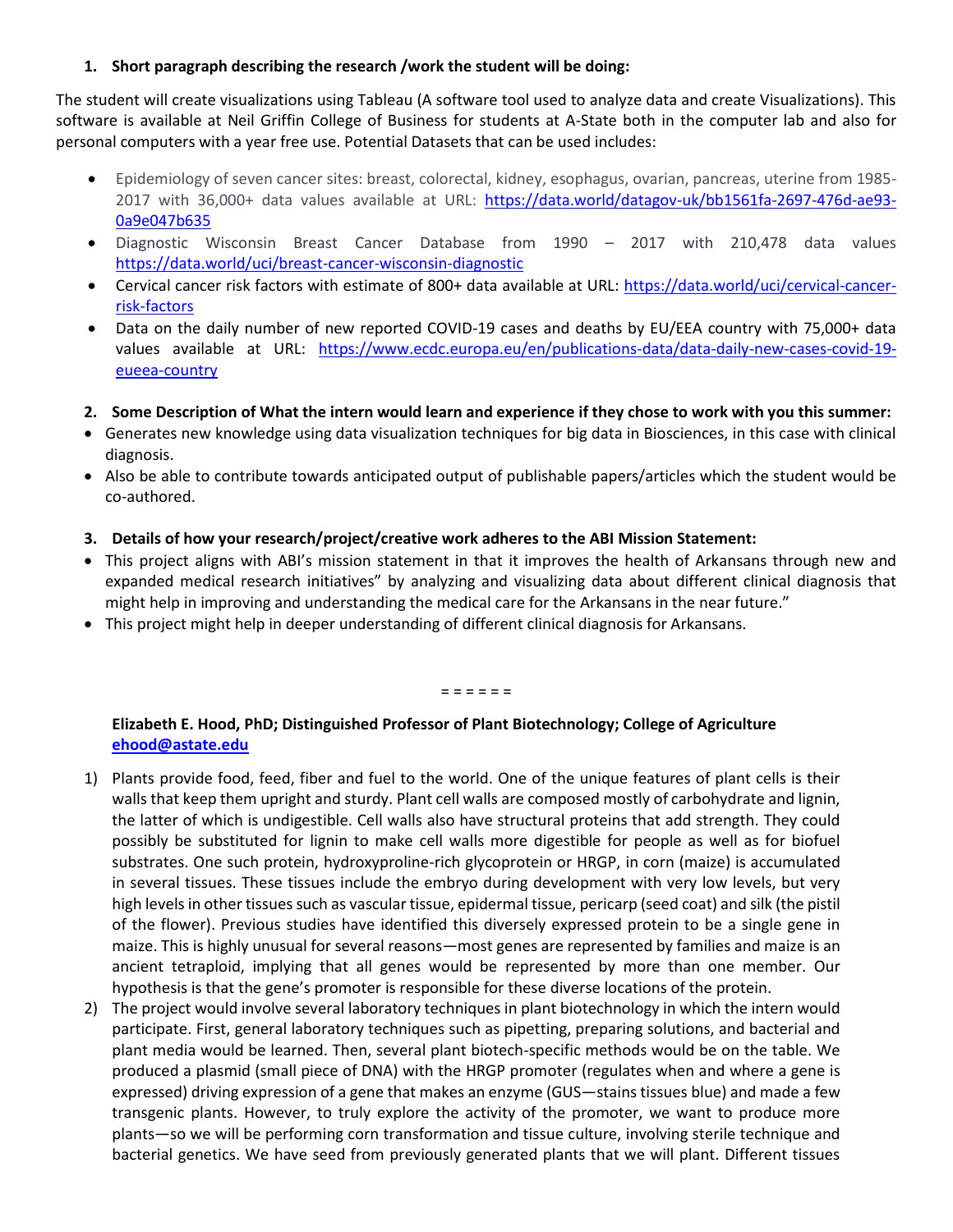from these plants will be stained for the GUS protein activity, showing where the promoter is active. We will also extract protein for protein gels and Western blots with antibodies against GUS and HRGP. It's a treasure hunt for blue to help us learn about a neat corn promoter and gene!

3) ABI Mission Statement: "to improve the health of Arkansans through new and expanded agricultural and medical research initiatives." This project is in line with the ABI mission statement, with particular regard to improving plant productivity for food, feed, fiber and fuel—potentially making plants more digestible for food and fuel.

= = = = = =

## **Jennifer Yanhua Xie, PhD, Associate Professor of Basic Sciences, NYITCOM-Arkansas, Department of Basic Sciences Email[: jennifer.xie@nyit.edu](mailto:jennifer.xie@nyit.edu)**

## **1. Current research projects at Xie lab**:

The long-term goal of Xie lab is to seek novel, non-opioid analgesics to treat chronic pain. Currently we are focusing on *utilizing fetal stem cells to treat trauma-induced neuropathic pain at the central nervous system or peripheral nervous system.* We are trying to apply neural stem cells *in vivo* to promote regeneration and/or prevent degeneration of neurons. We are collaborating with the bioengineers at the University of Arkansas to make biocompatible 3D or 2D scaffold to be implanted into the spinal cord or around the sciatic nerve after injury. These scaffolds will support the stem cells to survive and flourish in the hostile environment after injury so they can replenish/restore the damaged neurons or axons to mitigate chronic neuropathic pain and functional deficits. We will use *behavioral, cellular, molecular, electrophysiological,*  and *immunohistochemical* methods to assess the regeneration of the damaged nervous system and identify the interactions between the grafted cells and the host cells.

## **2. What the students will do/learn in Xie lab:**

The interns joining our lab will learn various techniques involving *in vivo* preclinical research including, but not limited to, *behavioral testing, rodent surgeries, transcardial perfusion of the animals, tissue collection and dissection, electromyogram recording, cell culture, and Western Blot*, etc. All lab members are expected to attend weekly lab meetings to discuss the experimental design, review the results, troubleshoot any issues, as well as critique relevant journal articles. Students take active roles intellectually and are offered opportunities to *attend national and international meetings* and present their results (*authorship for abstracts guaranteed*). If sufficient contribution, *authorship for manuscripts will be awarded* as well*.* 

## **3. ABI Mission Statement:**

In light of the national crisis of opioid pandemic, seeking new, non-opioid analgesics as well as non-pharmacological therapies for chronic pain has never been more important. Our research is in line with the ABI mission "to improve the health of Arkansans through new and expanded agricultural and medical research initiatives." It will help facilitate the discovery of new drug targets that are non-addictive and complementary with minimal side effects to help alleviate patients' sufferings and improve the quality of healthcare.

= = = = = =

## **Philip Tew, PhD / JD Associate Professor of Finance, Department of Economics and Finance, Neil Griffin College of Business Email:** [ptew@astate.edu](mailto:ptew@astate.edu)

- 1) Health Literacy is widely defined as "the degree to which individuals can obtain, process, and understand the basic health information and services they need to make appropriate health decisions." Health literacy has been called the "silent epidemic" that "exacerbates health inequality". The association between the poverty levels of individuals and their health is strong – greater poverty is intertwined with poorer health. Initial research has focused on a small sample of students at A-State to determine their health literacy. This research expands on that initial work to focus on all incoming first year students, as well as residents in northeast Arkansas.
- 2) Interns would be involved in developing a series of data collection devices that would focus on two different populations – new students at a university and non-student, residents of northeast Arkansas. The interns would